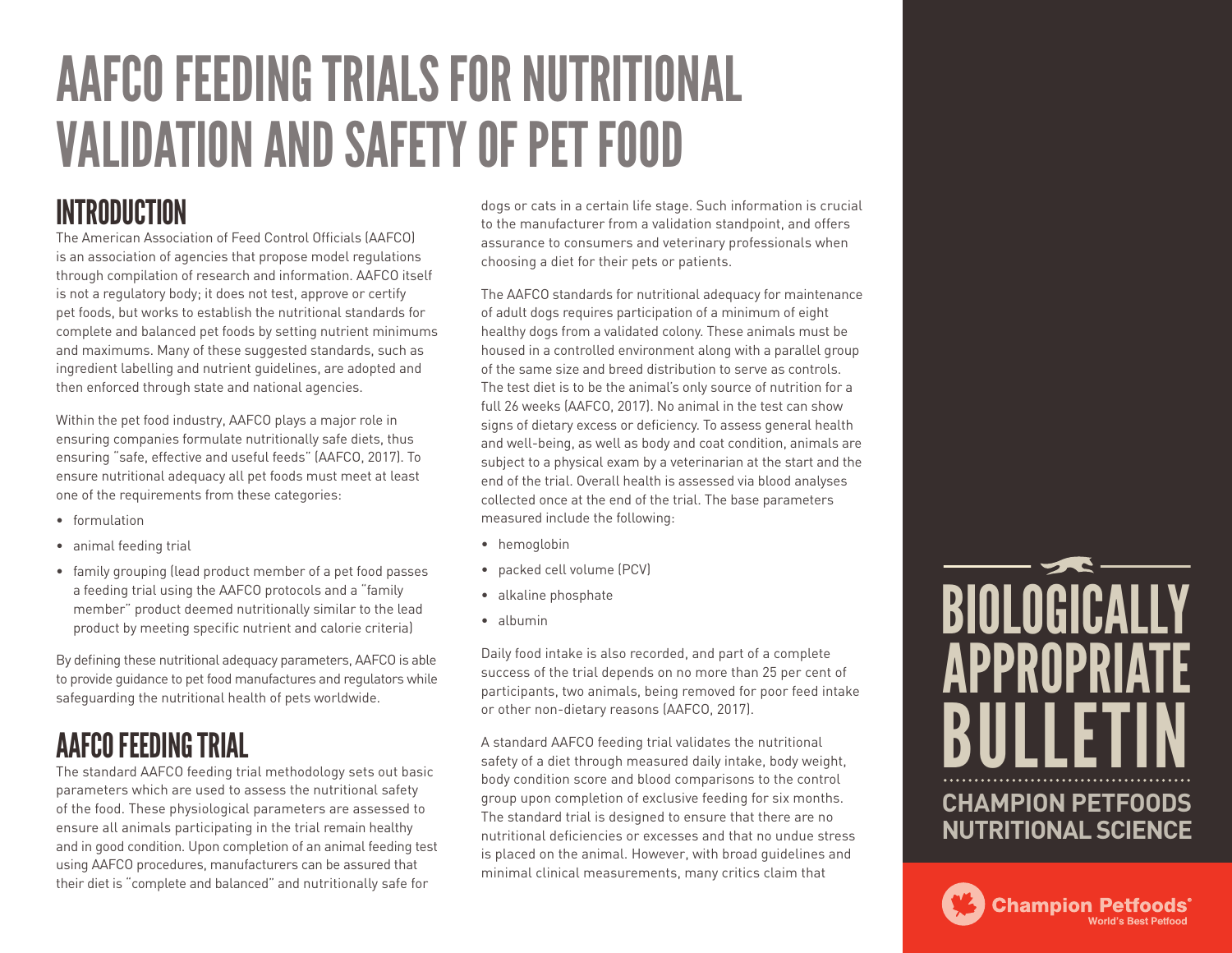the diet may not be "complete and balanced" and subtle nutritional inadequacies can be missed when using the standard AAFCO requirements.

Champion Petfoods has made a commitment to Pet Lovers everywhere to ensure the safety and nutritional adequacy of our foods. As a result, Champion has custom-designed an AAFCO canine and feline feeding trial with additional blood measurements and urinalysis, to accurately and completely assess our unique, Biologically Appropriate diets.

#### APPLICATIONS

Upon successful completion of a standard AAFCO feeding trial, the manufacturer can label that food as "complete and balanced" and it is deemed nutritionally adequate. For Champion Petfoods, these custom AAFCO trials provide a better understanding the physiological effects of our highprotein, Biologically Appropriate diets on cats and dogs. Data from these analyzed physiological parameters can be used to validate:

- use of novel ingredients
- high fresh meat inclusions
- safety of nutrients, which differs from the specifications set out in the AAFCO pet food nutrient profiles regulations.

### CHAMPION AAFCO FEEDING TRIALS

Champion Petfoods conducts AAFCO feeding trials to confirm the safety, health and nutritional adequacy of our foods. The basic methodology used to conduct our trials is the same as the standard AAFCO feeding trial; however, Champion chooses to include a number of additional metabolic and health measurements in the dog and cat. These additional tests and analyses enable us to achieve a greater understanding of how our Biologically Appropriate foods support the overall health of our beloved companions. A full list of the additional parameters required for completion of a Champion Customized AAFCO Feeding Trial can be found in Table 1.0.

If a company chooses a number of extra tests and the results are deemed unacceptable by the independent study veterinarian, then the diet will fail to comply with the AAFCO requirements for nutritional adequacy. Many conventional pet food manufacturers choose to not examine these additional measurements as it greatly increases the likelihood of discovering subtle nutritional deficiencies and failing the AAFCO feeding trial. For Champion's enhanced AAFCO feeding trials, blood is taken for analyses every four weeks during the 26-week trial, including week zero and week 26, as opposed to a single blood collection upon completion. Numerous urinary parameters, which are not required in a standard trial, are also analyzed to accurately assess urinary health and protein metabolism (Table 2.0). All lead ORIJEN and ACANA formulations have successfully completed and passed our enhanced AAFCO feeding trials and are defined as nutritionally "complete and balanced" for dogs and cats at maintenance. For inquiries regarding specific diets and average biochemical parameters of animals fed our ORIJEN and ACANA diets, please contact our Customer Care team.

The trust garnered by Pet Lovers through our commitment to safe nutrition is important to us. We are continuously working on the science behind our Biologically Appropriate philosophy, and our custom feeding trials are only one of the many ways in which we achieve this. ORIJEN and ACANA are very unique compared to the traditional market, making the nutritional validation extremely important and relevant to Champion Petfoods and Pet Lovers worldwide.

#### REFERENCES

2017 Official Publication. Association of American Feed Control Officials Incorporated 2017

Reference guides: Serum biochemical reference ranges. In Kahn, CM, Line, S, eds. The Merck veterinary manual. 10th ed. Whitehouse Station, N.J: Merck & Co., Inc, 2010; 2826.



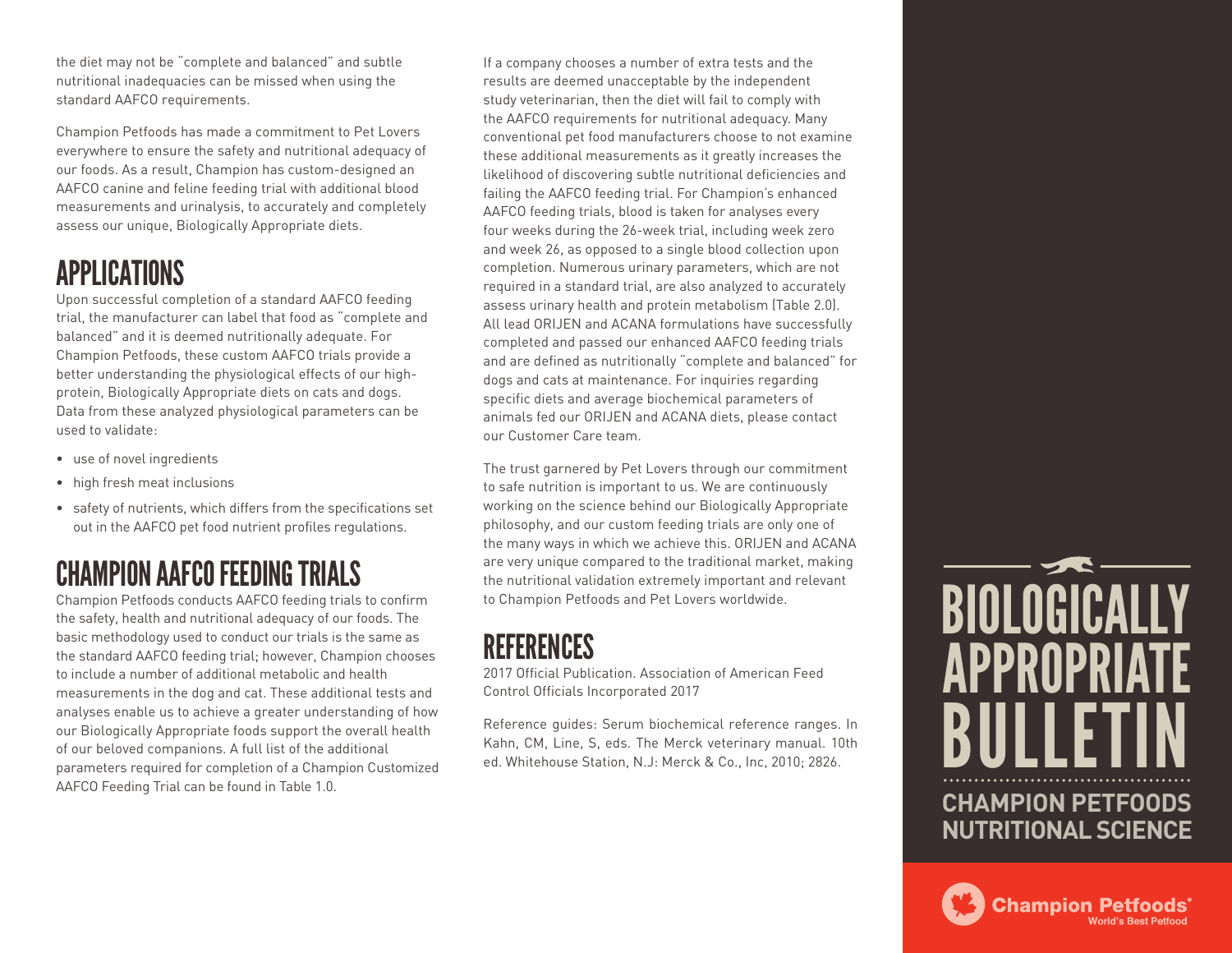### APPENDIX 1

#### Table 1.0

Required Blood Parameters for Champion Petfoods' Customized AAFCO Feeding Trial

| <b>PARAMETER TESTED</b>          | <b>REASON FOR TESTING**</b>                                                                                                                                                                      |
|----------------------------------|--------------------------------------------------------------------------------------------------------------------------------------------------------------------------------------------------|
| Albumin (required)*              | Assess kidney and liver function.                                                                                                                                                                |
| Alkaline phosphatase (required)* | Abnormal levels of ALP in the blood indicate a problem with liver or bones.<br>Damaged liver cells release ALP. This test can also detect a Vitamin D deficiency<br>relating to bone conditions. |
| Cell pack volume (required)*     | Can be used as early detection for possible diseases.                                                                                                                                            |
| Hemoglobin (required)*           | Can be used as early detection for possible diseases. Detects animals that are<br>anemic, which can be related to specific disease, conditions, or dietary causes.                               |
| Total plasma protein             | Assess protein metabolism and balance (nutritional status), and can screen for<br>liver and kidney disorders.                                                                                    |
| Globulin                         | Elevated levels can indicate certain metabolic diseases and allergies.                                                                                                                           |
| A/G ratio                        | Can detect kidney disease or autoimmune diseases.                                                                                                                                                |
| <b>AST</b>                       | Stored in muscles and liver. Damage to either will release this enzyme into<br>bloodstream. Not as specific as ALT.                                                                              |
| <b>ALT</b>                       | Stored in liver cells, released into blood when damage to the liver occurs. Quite<br>specific to the liver.                                                                                      |
| <b>Total bilirubin</b>           | By-product of red blood cell breakdown. Excreted in the bile. Rises when bile<br>duct is blocked.                                                                                                |
| Urea nitrogen                    | High levels of blood urea nitrogen can suggest kidney disorders, such as<br>diseases or failure.                                                                                                 |
| Creatinine                       | By-product of muscle metabolism that is excreted by the kidneys into urine.<br>Kidneys are the only organ to excrete this substance.                                                             |
| <b>BUN/Creatinine ratio</b>      | Evaluates the function of kidneys.                                                                                                                                                               |
| Phosphorus                       | Assess phosphorus balance and evaluate kidney function.                                                                                                                                          |
| Glucose                          | Evaluate blood glucose level, where abnormal levels can indicate diabetes,<br>kidney disease, pancreatitis and other metabolic disorders.                                                        |
| Calcium                          | Assess calcium balance and retention, evaluate kidney function.                                                                                                                                  |
| Magnesium                        | Assess magnesium balance and evaluate kidney function.                                                                                                                                           |
| Sodium                           | Assess sodium balance (any possible retention).                                                                                                                                                  |
| Potassium                        | Assess potassium balance (any possible retention) and evaluate kidney function.                                                                                                                  |
| Chloride                         | Assess chloride balance (any possible retention).                                                                                                                                                |
| Cholesterol                      | Examine cholesterol level changes due to diet.                                                                                                                                                   |
| Triglycerides                    | Evaluate changes in blood triglycerides and fat metabolism.                                                                                                                                      |



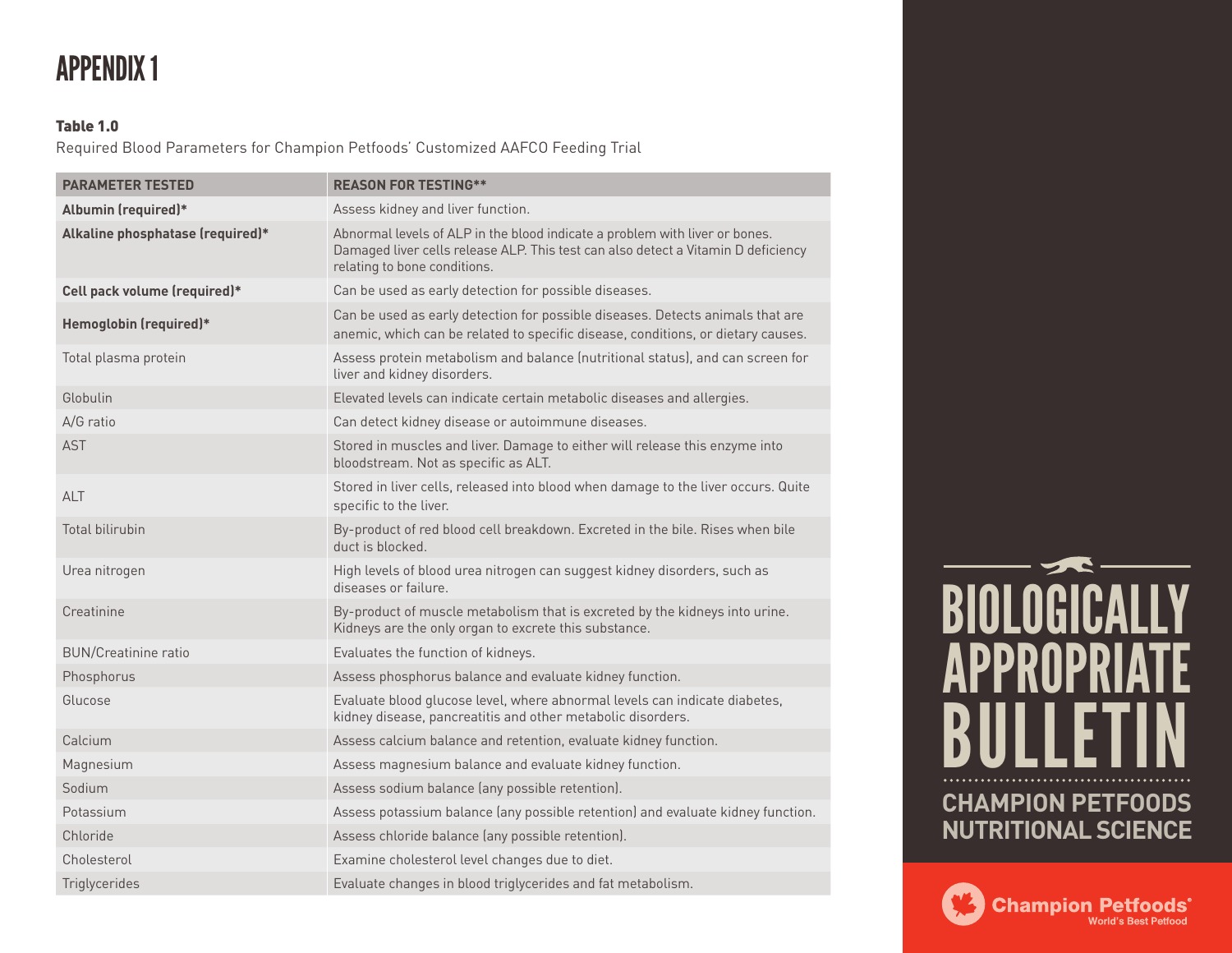#### Table 1.0 (Continued)

Required Blood Parameters for Champion Petfoods' Customized AAFCO Feeding Trial

| <b>PARAMETER TESTED</b> | <b>REASON FOR TESTING**</b>       |
|-------------------------|-----------------------------------|
| <b>WBC</b>              |                                   |
| <b>RBC</b>              | Assess a possible immune response |
| Hematocrit              |                                   |
| <b>MCV</b>              |                                   |
| MCH                     |                                   |
| MCHC                    |                                   |
| Platelets               |                                   |
| Absolute Polys          |                                   |
| % Polys                 |                                   |
| Absolute Bands          |                                   |
| % Bands                 |                                   |
| Absolute Lymphs         |                                   |
| % Lymphs                |                                   |
| Absolute Monos          |                                   |
| % Monos                 |                                   |
| Absolute Eos            |                                   |
| % Eos                   |                                   |
| Absolute Basos          |                                   |
| % Basos                 |                                   |
| Blood ammonia           |                                   |

\* Minimum requirements for a standard AAFCO trial - blood pull is taken once at the end of the trial whereas CPF Tests the additional parameters listed above (not bolded) and blood is pulled every four weeks during the 26-week trial, include a pull at week zero and week 26

\*\* All reasons cited from Merck veterinary manual, 2010